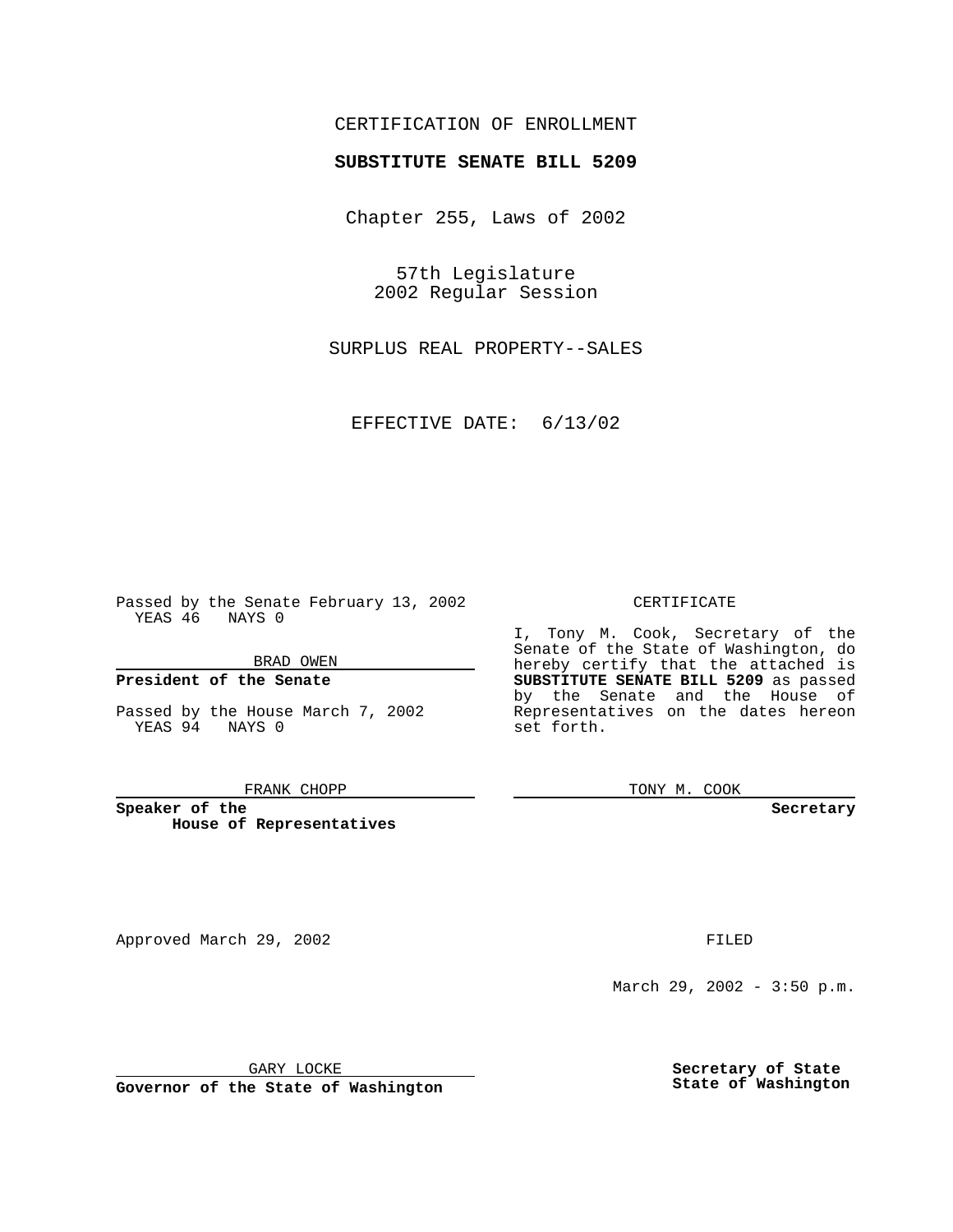## **SUBSTITUTE SENATE BILL 5209** \_\_\_\_\_\_\_\_\_\_\_\_\_\_\_\_\_\_\_\_\_\_\_\_\_\_\_\_\_\_\_\_\_\_\_\_\_\_\_\_\_\_\_\_\_\_\_

\_\_\_\_\_\_\_\_\_\_\_\_\_\_\_\_\_\_\_\_\_\_\_\_\_\_\_\_\_\_\_\_\_\_\_\_\_\_\_\_\_\_\_\_\_\_\_

Passed Legislature - 2002 Regular Session

### **State of Washington 57th Legislature 2002 Regular Session**

**By** Senate Committee on Transportation (originally sponsored by Senators T. Sheldon, Swecker, Regala, Rossi, Prentice and Costa)

READ FIRST TIME 01/22/2002.

 AN ACT Relating to the sale of surplus real property by the department of transportation; amending RCW 47.12.063; and adding a new section to chapter 47.12 RCW.

BE IT ENACTED BY THE LEGISLATURE OF THE STATE OF WASHINGTON:

 **Sec. 1.** RCW 47.12.063 and 1999 c 210 s 1 are each amended to read as follows:

 (1) It is the intent of the legislature to continue the department's policy giving priority consideration to abutting property owners in agricultural areas when disposing of property through its surplus property program under this section.

 (2) Whenever the department determines that any real property owned by the state of Washington and under the jurisdiction of the department is no longer required for transportation purposes and that it is in the public interest to do so, the department may sell the property or exchange it in full or part consideration for land or improvements or for construction of improvements at fair market value to any of the following governmental entities or persons:

18 (a) Any other state agency;

(b) The city or county in which the property is situated;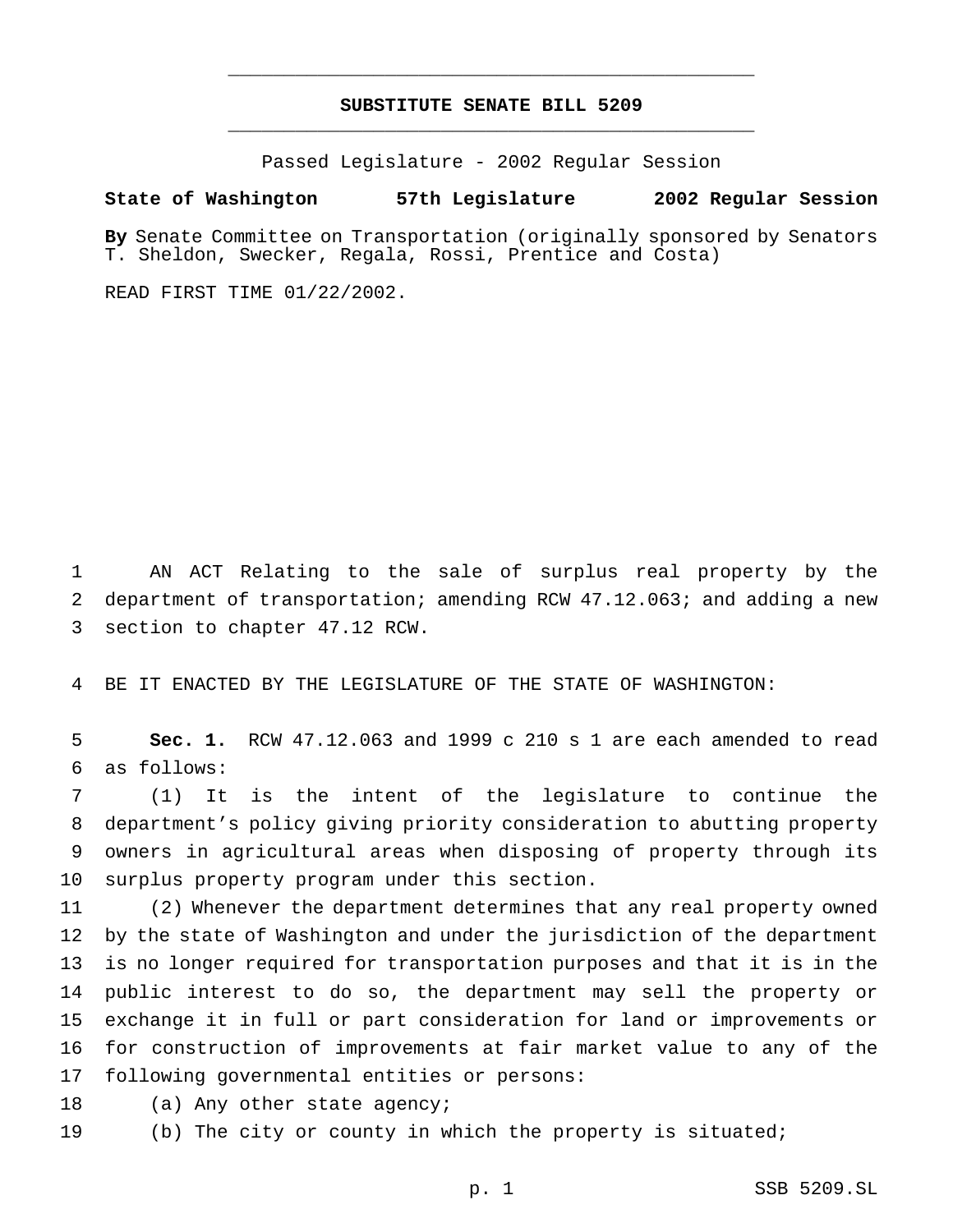(c) Any other municipal corporation;

(d) Regional transit authorities created under chapter 81.112 RCW;

 (e) The former owner of the property from whom the state acquired title;

 (f) In the case of residentially improved property, a tenant of the department who has resided thereon for not less than six months and who is not delinquent in paying rent to the state;

 (g) Any abutting private owner but only after each other abutting private owner (if any), as shown in the records of the county assessor, is notified in writing of the proposed sale. If more than one abutting private owner requests in writing the right to purchase the property within fifteen days after receiving notice of the proposed sale, the property shall be sold at public auction in the manner provided in RCW 47.12.283;

 (h) To any person through the solicitation of written bids through public advertising in the manner prescribed by RCW 47.28.050;

 (i) To any other owner of real property required for transportation 18 purposes;  $((\theta \cdot \mathbf{r}))$ 

 (j) In the case of property suitable for residential use, any nonprofit organization dedicated to providing affordable housing to very low-income, low-income, and moderate-income households as defined in RCW 43.63A.510 and is eligible to receive assistance through the 23 Washington housing trust fund created in chapter 43.185 RCW; or

 (k) A federally recognized Indian tribe within whose reservation 25 boundary the property is located.

 (3) Sales to purchasers may at the department's option be for cash, by real estate contract, or exchange of land or improvements. Transactions involving the construction of improvements must be conducted pursuant to chapter 47.28 RCW or Title 39 RCW, as applicable, and must comply with all other applicable laws and rules.

 (4) Conveyances made pursuant to this section shall be by deed executed by the secretary of transportation and shall be duly acknowledged.

 (5) All moneys received pursuant to the provisions of this section less any real estate broker commissions paid pursuant to RCW 47.12.320 shall be deposited in the motor vehicle fund.

 NEW SECTION. **Sec. 2.** A new section is added to chapter 47.12 RCW to read as follows: